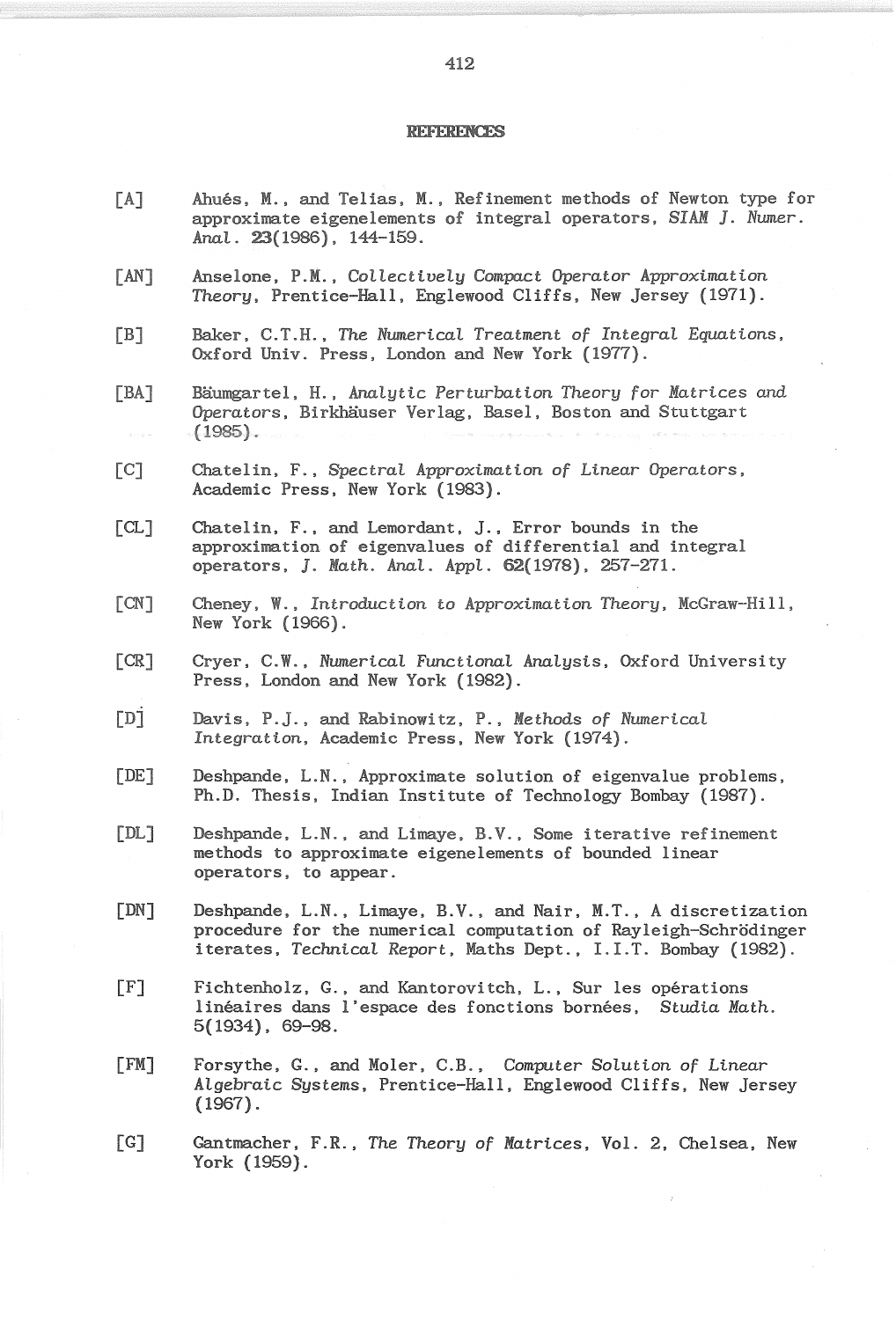- [GVJ Golub, G.H., and Van Loan, C.F., *Matrix Computations,* Johns Hopkins Univ. Press, Baltimore, Maryland (1983).
- [J] Jiang, E., Kahan, W., and Parlett, B., Residual bounds of approximate eigensystems of nonnormal matrices, SIAM J. Numer. AnaL. 19(1982), 470-484.
- [K] Kato, T., Perturbation *Theory* for *Linear Operators,* 2nd ed., Springer Verlag, Berlin, Heidelberg, New York and Tokyo (1976).
- [KR] Krein, M.G., and Rutman M.A., Linear operators leaving invariant a cone in a Banach space, *Uspehi Matem. Nauk* (1948), 3-95 (AMS *TransLation Series* 1, Vol. 26).
- [KU] Kulkarni, R.P., Convergence and computation of approximate eigenelements, Ph.D. Thesis, Indian Institute of Technology Bombay (1982).
- [KY] Kulkarni, R.P., and Limaye, B.V., Convergence of eigenvalues under resolvent operator approximation, Research Report 19, CMA, Austral. Nat. Univ. (1987).
- [L] Limaye, B.V., *Functional Analysis*, Wiley Eastern, New Delhi (1981).
- [LN] Limaye, B.V., and Nair, M.T., Rayleigh-Schrodinger procedure for iterative refinement of computed eigenelements under strong approximation, in 'Methods of Functional Analysis in Approximation Theory', Proc. Conf., I.I.T. Bombay, 1985, Birkhäuser Verlag, Basel (1986), 371-388.
- [LR] Limaye, B.V., and Nair, M.T., Eigenelements of perturbed operators, to appear.
- [LS] Lyche, T., and Schumacher, L.L., On the consequences of cubic interpolating splines, in *'Spline Functions and Approximation Theory',* Proc. Sympos., Univ. Alberta, Edmonton, Alberta 1972, Birkhauser Verlag, Basel (1973), 169-189.
- [N] Nair, M.T., Approximation and Localization of Eigenelements, Ph.D. Thesis, Indian Institute of Technology Bombay (1984).
- $[P]$  Parlett, B.N., The Rayleigh quotient iteration and some generalizations for nonnormal matrices, Math. Compu. 28(1974), 679-693.
- [PA] Parlett, B.N., The *Symmetric Eigenvalue ProbLera,* Prentice-Hall, Englewood Cliffs, New Jersey (1980).
- [R] Redont. P., Application de la theorie de la perturbation des operateurs lineaires a l'obtention de bornes d'erreur sur les éléments propres et à leur calcul, Thèse Doct.-Ing., Univ. de Grenoble (1979).
- [RO] Rosenbloom, P., Perturbation of linear operators in Banach spaces, Arch. Nath. 6{1955), 89-101.